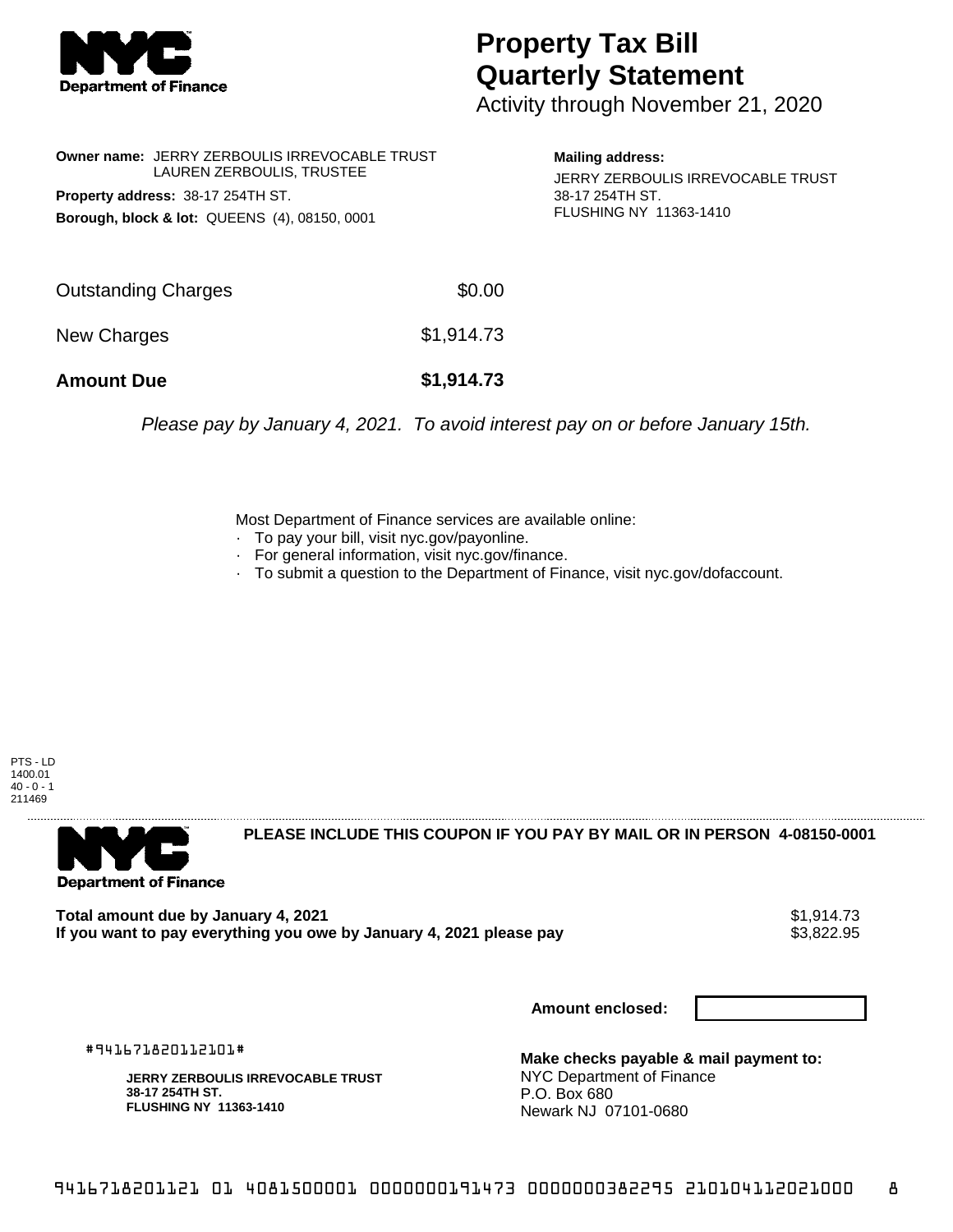

| <b>Billing Summary</b>                                                                                         | <b>Activity Date Due Date</b>           | Amount       |
|----------------------------------------------------------------------------------------------------------------|-----------------------------------------|--------------|
| Outstanding charges including interest and payments                                                            | \$0.00                                  |              |
| <b>Finance-Property Tax</b>                                                                                    | 01/01/2021                              | \$1,937.93   |
| <b>Adopted Tax Rate</b>                                                                                        |                                         | $$-23.20$    |
| <b>Total amount due</b>                                                                                        |                                         | \$1,914.73   |
| <b>Tax Year Charges Remaining</b>                                                                              | <b>Due Date</b><br><b>Activity Date</b> | Amount       |
| <b>Finance-Property Tax</b>                                                                                    | 04/01/2021                              | \$1,937.93   |
| <b>Adopted Tax Rate</b>                                                                                        |                                         | $$-23.20$    |
| Total tax year charges remaining                                                                               |                                         | \$1,914.73   |
| If you want to pay everything you owe by January 4, 2021 please pay                                            | \$3,822.95                              |              |
| If you pay everything you owe by January 4, 2021, you would save:                                              | \$6.51                                  |              |
| How We Calculated Your Property Tax For July 1, 2020 Through June 30, 2021                                     |                                         |              |
|                                                                                                                | <b>Overall</b>                          |              |
| Tax class 1 - Small Home, Less Than 4 Families                                                                 | <b>Tax Rate</b>                         |              |
| Original tax rate billed                                                                                       | 21.1670%                                |              |
| New Tax rate                                                                                                   | 21.0450%                                |              |
| <b>Estimated Market Value \$689,000</b>                                                                        |                                         |              |
|                                                                                                                |                                         | <b>Taxes</b> |
| <b>Billable Assessed Value</b>                                                                                 | \$38,020                                |              |
| <b>Taxable Value</b>                                                                                           | \$38,020 x 21.0450%                     |              |
| <b>Tax Before Abatements and STAR</b>                                                                          | \$8,001.32                              | \$8,001.32   |
| Basic Star - School Tax Relief                                                                                 | $$-1,410.00$                            | $$-296.00**$ |
| Annual property tax                                                                                            |                                         | \$7,705.32   |
| Original property tax billed in June 2020                                                                      | \$7,751.72                              |              |
| <b>Change In Property Tax Bill Based On New Tax Rate</b>                                                       | $$-46.40$                               |              |
| ** This is your NYS STAR tax savings. For more information, please visit us at nyc.gov/finance or contact 311. |                                         |              |

Please call 311 to speak to a representative to make a property tax payment by telephone.

## **Home banking payment instructions:**

- 1. **Log** into your bank or online bill pay website.
- 2. **Add** the new payee: NYC DOF Property Tax. Enter your account number, which is your boro, block and lot, as it appears here: 4-08150-0001 . You may also need to enter the address for the Department of Finance. The address is P.O. Box 680, Newark NJ 07101-0680.
- 3. **Schedule** your online payment using your checking or savings account.

## **Did Your Mailing Address Change?**

If so, please visit us at **nyc.gov/changemailingaddress** or call **311.**

When you provide a check as payment, you authorize us either to use information from your check to make a one-time electronic fund transfer from your account or to process the payment as a check transaction.